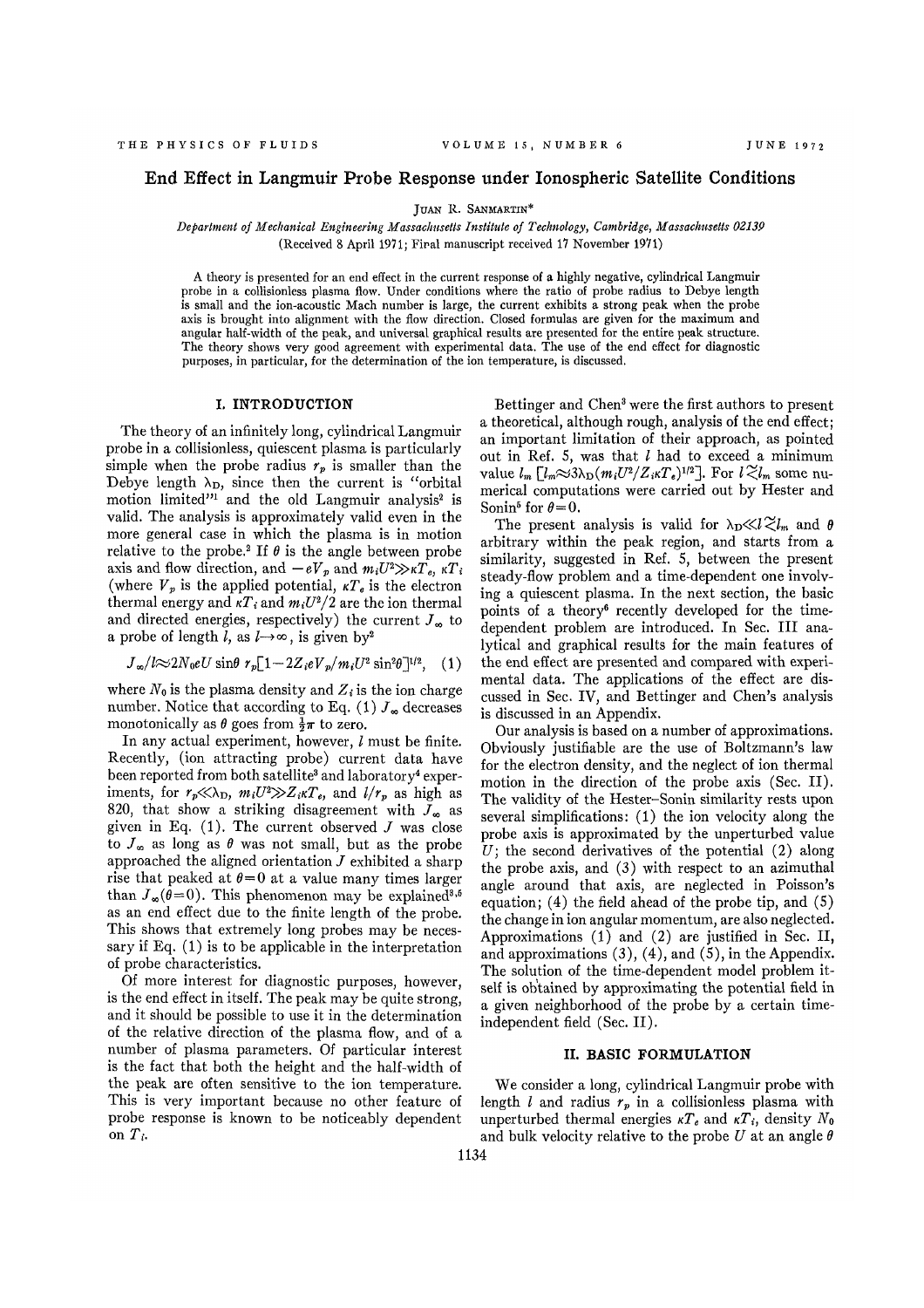with its axis. The probe potential  $V_p$  is negative such that

$$
m_e U^2 \ll \kappa T_e \ll -eV_p; \tag{2}
$$

the electron current is then negligible and the perturbed electron density is given by Boltzmann's law

$$
N_e = N_0 \exp(-\psi), \tag{3}
$$

where  $\psi = -eV/\kappa T_e$  is the nondimensional potential field. Defining

$$
\beta = T_i/Z_i T_e, \qquad M = U/\lambda_D \omega_{pi}, \qquad (4)
$$

$$
\hat{l} = l/\lambda_{\rm D}, \qquad \epsilon = r_p/\lambda_{\rm D}, \tag{5}
$$

we assume that M and  $\hat{l}$  are large,  $\epsilon$  is small and  $\beta < 1$ ; *M* is the ion-acoustic Mach number,  $\lambda_{\rm D} = (\kappa T_e/4\pi N_0 e^2)^{1/2}$ is the electron Debye length,  $\omega_{pi} = (4\pi N_0 Z_i e^2/m_i)^{1/2}$  is the ion plasma frequency and  $m_i$  and  $Z_i$  are the ion mass and charge number. If  $j(z)$  is the current density at the probe at distance *z* from its tip,<sup>7</sup> the average current density

$$
\bar{j} = l^{-1} \int_0^l j(z) \ dz
$$

can then be written as a nondimensional function

$$
\bar{\jmath}/j_{\infty} = (\bar{\jmath}/j_{\infty}) (\bar{l}, M, \epsilon, \beta, \psi_p, \theta), \qquad (6)
$$

where  $j_{\infty} \equiv \bar{j}(\hat{l} \to \infty)$ ; according to Eq. (1)

$$
j_{\infty} \approx \pi^{-1} N_0 e U \sin\theta [1 - 2Z_i e V_p / m_i U^2 \sin^2\theta]^{1/2}.
$$
 (7)

The total current to the probe is  $J = 2\pi r_p l j_\infty$  times  $\bar{j}/j_\infty$ . To obtain this last quantity, the ion Vlasov equation must be solved together with Eq. (3) and Poisson's equation. The last one is

$$
\rho^{-1} \frac{\partial}{\partial \rho} \rho \frac{\partial \psi}{\partial \rho} + \frac{1}{\rho^2} \frac{\partial^2 \psi}{\partial \phi^2} + \frac{\epsilon^2}{\hat{l}^2} \frac{\partial^2 \psi}{\partial \zeta^2} = \epsilon^2 \nu; \tag{8}
$$

we have introduced cylindrical coordinates  $r$ ,  $\phi$ , and  $z$ and have defined dimensionless quantities

$$
\rho = r/r_p, \qquad \zeta = z/l, \qquad \nu_i = (Z_i N_i - N_e)/N_0, \quad (9)
$$

where  $N_i$  is the perturbed ion density.  $\psi$  equals  $\psi_p$  $-eV_p/\kappa T_e$ , at the probe and zero at infinity. The ion distribution function far ahead of the probe must also be known [even though  $U \gg (\kappa T_i/m_i)^{1/2}$ ] and here will be assumed to be Maxwellian. [Thermal velocities may, and will, be neglected in the motion along the *z* axis, but thermal motion in the  $(\rho, \phi)$  plane is of fundamental importance when  $\theta$  is small.] The probe surface is assumed to be perfectly absorbing.

Let us begin by considering the limit  $\theta = 0$  (which also implies  $\partial/\partial \phi = 0$ ). Hester and Sonin<sup>6</sup> studied this limit and pointed out that, if  $\hat{l}$  and  $M^2/\psi_p$  are so large that  $\partial^2 \psi / \partial \zeta^2$  can be neglected in Eq. (8) and the ion velocity along the *z* axis can be well approximated by its unperturbed value *U,* the steady-flow problem



FIG. 1. Potential field parameter *Y*, introduced in Eq. (15), versus nondimensional probe potential  $\psi_p$  and nondimensional probe radius  $\epsilon$  (defined in first paragraph of Sec. II).

is equivalent to a time-dependent one, wherein an infinitely long probe is immersed at time *t=0* in an unperturbed quiescent plasma, all other conditions being the same as those of the original problem. The time of flight of the ions down the probe *z/U* and the current density at *z* are, respectively, equivalent to the time  $t$  and the (spatially uniform) current density at  $t$ . As *z{t)* increases, the ion distribution function readjusts itself and, if  $l$  is large enough, the "infinite" probe (steady state) limiting current density  $j_{\infty}(\theta=0)$  will eventually be reached. In the context of the timedependent problem we can write

$$
\frac{\tilde{\jmath}}{j_{\infty}}\left(\theta=0\right)=t_{l}^{-1}\int_{0}^{t_{l}}\frac{j(t)}{j_{\infty}(\theta=0)}dt,\qquad(10)
$$

where

$$
t_l = l/U \tag{11}
$$

is the time equivalent of the length of the probe in the flowing plasma.

The time-dependent problem has recently been analyzed by Sanmartin.<sup>6</sup> His approach is based on the following points: (i) It is possible to derive an accurate expression for the electric field  $\partial \psi / \partial \rho$  (for limited values of  $\rho$ ) without simultaneously solving the ion Vlasov equation. Integrating Poisson's equation

$$
\rho^{-1} \frac{\partial}{\partial \rho} \rho \frac{\partial \psi}{\partial \rho} = \epsilon^2 \nu \tag{12}
$$

yields a formal expression

$$
\frac{\partial \psi}{\partial \rho} = -\frac{\psi_p \delta(t)}{\rho} + \frac{\epsilon^2}{2\rho} (\rho^2 - 1) \langle \nu(\rho, t) \rangle, \qquad (13)
$$

where  $-\psi_p \delta(t)$  is the field at the probe at time *t* and  $\langle \nu \rangle$  is defined by

$$
(\rho^2 - 1) \langle \nu(\rho, t) \rangle = \int_1^{\rho^2} d(\rho'^2) \nu(\rho', t). \tag{14}
$$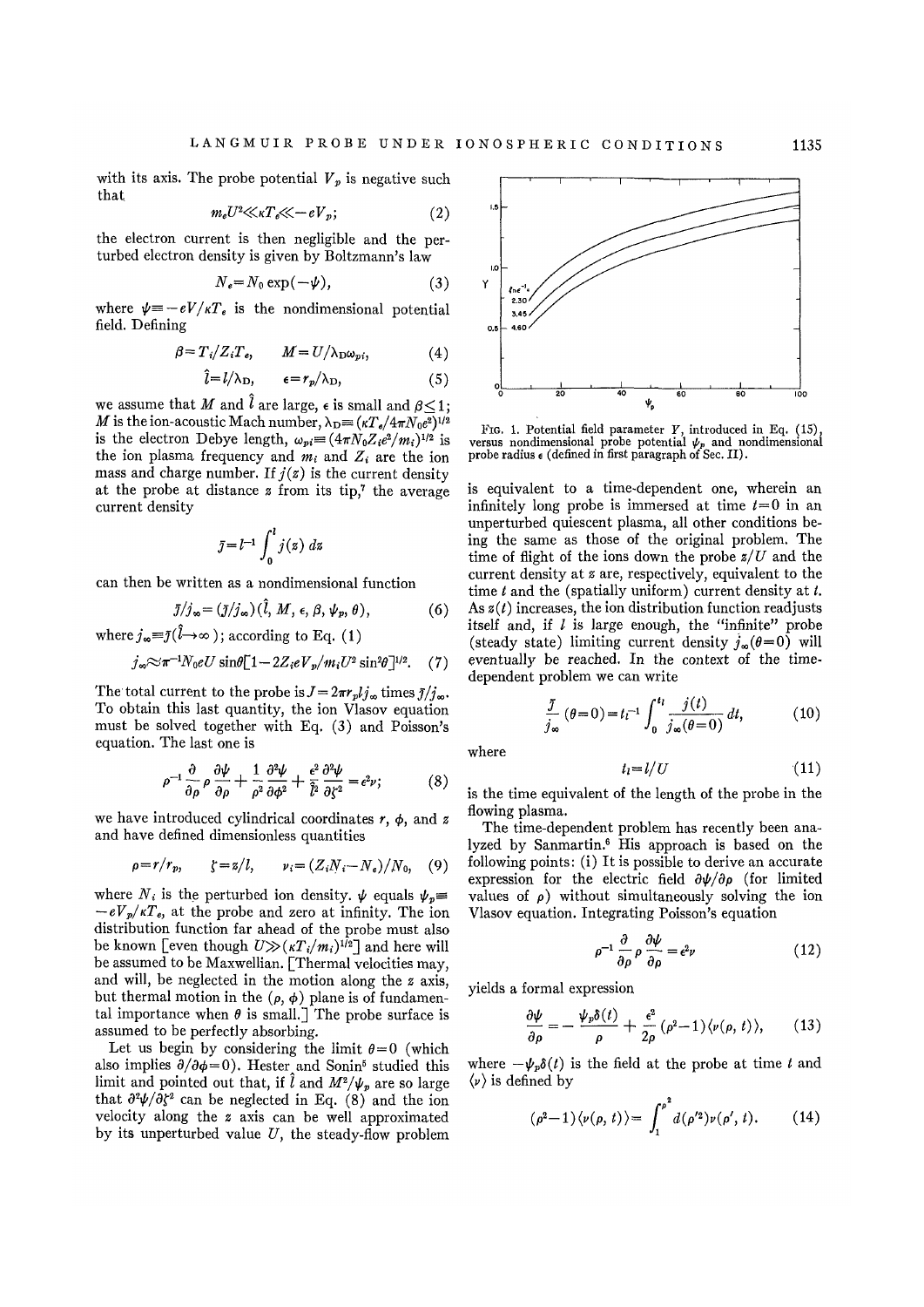

FIG. 2. Diagram showing regions  $A^*$  and  $B^*$  for simplest unperturbed ion distribution function in plane transverse to probe axis.  $A^*$  is the set of the positions at  $z=0$  (probe tip) of those ions that will strike t

 $\delta(t)$  is found to change very little from  $t=0$  to  $t=\infty$ so that an intermediate constant value  $\delta$  can be used in Eq.  $(13)$ ; one finds

$$
\tilde{\delta}^{-1} = \ln \epsilon^{-1} + Y(\epsilon, \psi_p), \tag{15}
$$

where *Y* is given in Fig. 1.  $\langle v \rangle$  varies over the entire range  $1 \ge \langle \nu \rangle \ge 0$ ; however, in a certain neighborhood of the probe, roughly  $\rho \le \rho_m \equiv (2\psi_p \bar{\delta})^{1/2} \epsilon^{-1}$ ,  $\langle \nu \rangle$  is found to be always close to a central value  $\bar{v}$  = 0.80. The error in the calculation of the current, resulting from these approximations, amounts to a few per cent.<sup>6</sup> Thus, for  $p \widetilde{\leq} p_m$ , the electric field may be correctly approximated by a function that only depends on  $\rho$  (conservative central field)

$$
\frac{\partial \psi}{\partial \rho} = \frac{-\psi_p \bar{\delta}}{\rho} + \frac{\epsilon^2 \bar{\nu}}{2\rho} (\rho^2 - 1). \tag{16}
$$

Although for  $\epsilon$  small the concept of a sheath has little meaning ("orbital motion limited" current implies an infinite sheath in the Langmuir sense<sup>2</sup>) both  $\rho_m$  and  $\exp(\bar{\delta}^{-1})$ , which are close to each other, may be thought of as characteristic sheath radii. If *tm* is the typical time of flight to the probe of ions that were at the boundary of that sheath at  $t=0$ , it is clear that the theory is only valid for, roughly,  $t \leq t_m$ .

(ii) With the field known, ion trajectories may be computed explicitly. Moreover, the current to the probe is linear in the (unperturbed) ion distribution function at  $t=0, f_0(\mathbf{v}_\perp^*)$ . It suffices, therefore, to determine the current for the simplest possible  $f_0$ , that for which all ions have velocities of the same magnitude *v±\** and direction (parallel to an arbitrarily chosen polar axis); see Fig. 2. Once that current  $\bar{j}^*(v_1^*)/j_{\infty}$ has been found, the current for any other  $f_0$  is given by a definite integral,  $\int f_0(\mathbf{v}_\perp^*)d\mathbf{v}_\perp^* \bar{j}^*(v_\perp^*)/j_\infty$ . To find  $\bar{j}^*/j_{\infty}$  one can use energy and angular momentum conservation to divide the  $(\rho, \phi)$  plane at  $t=0$  in two mutually exclusive regions  $A^*(v_1^*)$  and  $B^*(v_1^*)$ ; a point

 $(\rho, \phi)$  belongs to  $A^*$  if an ion having such initial coordinates, and moving under the field given by Eq. (16), strikes the probe at some  $t>0$ . The time of flight to the probe of every point in *A\** can be computed and, therefore, a function  $a^*(v_1^*, t)$  can be determined which represents the area of that part of *A\** which has been "collected" by the time  $t$ . The current per unit length of probe is then

$$
2\pi r_p j^*(t) = N_0 e \, d\mathfrak{a}^*/dt \tag{17}
$$

and defining  $a(t) = \int a^* d\mathbf{v} \perp^* f_0(\mathbf{v} \perp^*)$ , we have

$$
2\pi r_p j(t) = N_0 e \, da/dt. \tag{18}
$$

The average value of *j* is

$$
\bar{\jmath} = (N_0 e / 2\pi r_p) \big[ a(t) / t \big] \tag{19}
$$

and in nondimensional form

$$
\bar{j}/j_{\infty} = \epsilon \hat{d}(\tau) / (8\psi_p)^{1/2}\tau, \qquad (20)
$$

where  $r = \omega_{pi}t$  and  $\hat{a}$  is a nondimensional form of the area  $\hat{a} = a/r_p^2$ .

The general behavior of  $\bar{j}/j_{\infty}$  can be determined by a qualitative discussion of  $\overline{j}^*/j_\infty$  assuming that  $v\perp^*$  is of the order of the characteristic ion velocity. The condition for a point  $(\rho_0, \phi_0)$  to belong to  $A^*$  follows from the equations of motion of an ion with initial coordinates  $(\rho_0, \phi_0)$ . One finds the condition

$$
|\sin \phi_0| \leq G(\rho_0)/\rho_0,\tag{21}
$$

$$
G\!\!\equiv\!\!\big\lbrack1\!+\!\ln\!\rho_0{}^2/\alpha^*\!-\!\bar\nu(\rho_0{}^2\!-\!1)/\alpha^*\rho_m{}^2\bigr]^{1/2},
$$

where

and

$$
\alpha^* = 2\beta^* / \psi_p \bar{\delta}, \qquad \beta^* = m_i (v \bot^*)^2 / 2Z_i \kappa T_e. \tag{22}
$$

For  $\psi_p \gg 1$  and  $\beta^* \leq 1$ , as assumed here, we have  $\alpha^* \ll 1$ . For all  $\alpha^*$  if there is a value  $\rho_q$  such that  $G(\rho_q)/\rho_q=1$ and then  $G(\rho_0)/\rho_0 > 1$  for  $\rho_0 < \rho_g$ ;  $\bar{\rho}_A(\phi)$ , the boundary of *A\** given by Eq. (21), has the form indicated in Fig. 2.<sup>8</sup> [As the ion temperature increases,  $\alpha^*$  goes up and point q moves down reaching  $\rho = 1$  at  $\alpha^* = 1$ ; for  $\alpha^*$ >1, we have  $G(\rho_0)/\rho_0 \leq 1$  for all  $\rho_0 \geq 1$ . Now,  $\frac{\partial \psi}{\partial \rho} \sim \rho^{-1}$  for, say,  $\rho < \rho_m/3$  [see Eq. (16)] and the potential field is then logarithmic. The mean velocity of an ion with  $\rho_0$  in that region, in its trip to the probe, is nearly independent of  $\rho_0$ ; specifically,  $\rho_0/\tau_0 \sim \rho_m$ , where  $\tau_0(\rho_0, \phi_0)$  is the time of flight to the probe. Therefore, as long as  $\rho_0 < \rho_q$ ,

$$
\hat{a}^* \sim \rho_m^2 \tau^2 \sim \psi_p \bar{\delta} \tau^2 / \epsilon^2 \tag{23}
$$

$$
\bar{\jmath}^*/j_\infty \sim \epsilon \hat{a}^*/\tau \psi_p^{1/2} \sim \psi_p^{1/2} \tau \bar{\delta}/\epsilon. \tag{24}
$$

 $\bar{j}^*/j_{\infty}$  grows linearly with  $\tau$  until  $\tau = \tau_q \equiv \tau_0(\rho_0 = \rho_q,$  $\phi_0 = \frac{1}{2}\pi$ , when  $d^*$  switches from a quadratic growth in  $\rho_0$  to a nearly linear one; for even larger  $\tau$ ,  $\bar{\jmath}^*/j_{\infty}$  will actually decline because ions from outside the  $\partial \psi / \partial \rho$ ~  $\rho^{-1}$  region will begin to be collected and both field and ion mean velocity,  $\rho_0/\tau_0$ , will rapidly decrease. Neglect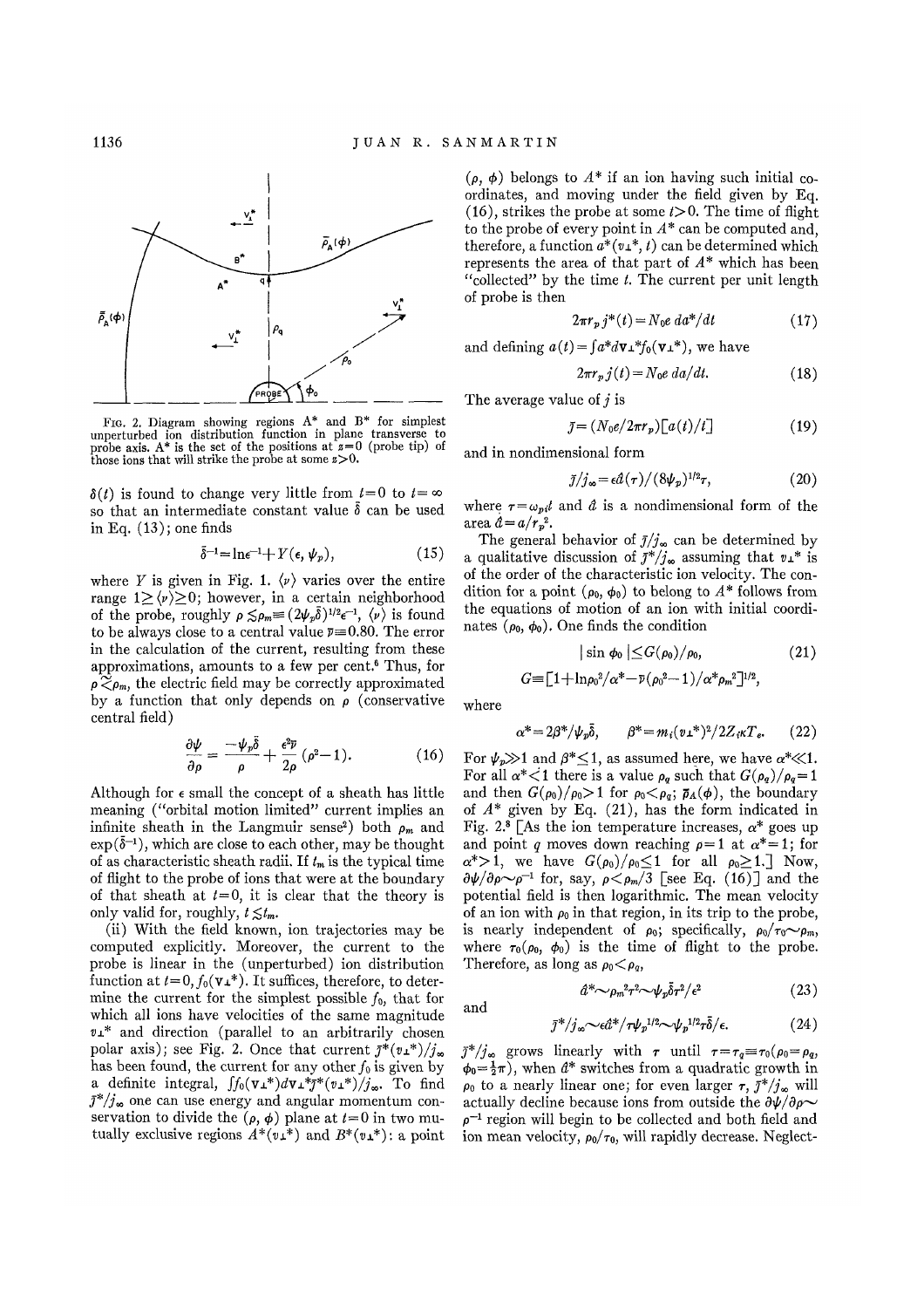ing logarithmic variations, from (21) we get

$$
\rho_q \sim (\psi_p \bar{\delta}/\beta^*)^{1/2} \tag{25}
$$

so that putting  $\tau = \tau_o \sim \rho_o / \rho_m$  in (24) we obtain the peak in  $\bar{j}^*/j_{\infty}$ :

$$
\bar{\jmath}^*/j_\infty \sim (\psi_p/\beta^*)^{1/2}\bar{\delta},\qquad(26)
$$

which can be far greater than unity and depends on  $\beta^*$ . The overshoot represented by (26) may be seen as caused by the sudden setup of the potential field which traps low angular momentum ions in the neighborhood of the probe; when  $\beta^*$  decreases,  $\rho_q$  increases and the low angular momentum region increases too. For decreasing ion temperature, a critical  $\beta^*$  is reached for which  $\rho_g$  moves out of the  $\partial \psi / \partial \rho \sim \rho^{-1}$  region; the growth of  $\bar{\jmath}^*/j_\infty$ , as given in (24), is then stopped by the rapid decrease of  $\rho_0/\tau_0$ , and not by the fact that the boundary of *A\** has been reached. The effect is the same for all smaller  $\beta^*$  so that the current is now insensitive to that quantity. The critical value of  $\beta^*$  is found by putting  $\rho_q \sim \rho_m$ , i.e.,  $\tau_q \sim 1$ ,

$$
\beta^* \sim \epsilon^2; \tag{27}
$$

the maximum current peak possible is

$$
\bar{\jmath}^*/j_\infty \sim \psi_p^{1/2} \bar{\delta}/\epsilon. \tag{28}
$$

According to the Hester-Sonin similarity, the functions given in Eqs. (20) and (6) (for  $\theta = 0$ ) are the same. Equation (20) depends on  $\tau$ ,  $\epsilon$ ,  $\beta$ , and  $\psi_p$ . In the flow problem the value corresponding to  $\tau$  is  $\tau$ *i* $\equiv$  $\omega_{pi}t_i=\tilde{l}/M$ ; the parameters  $\tilde{l}$  and  $M$  in Eq. (6) appear, therefore, combined in a single one. All the qualitative results derived above for  $\bar{j}/j_{\infty}$  need not be repeated and we shall only add two new points, (a) For the present problem, Eqs. (19) and (20) become

$$
\tilde{j} = \frac{N_0 e U a (l/U)}{2\pi r_n l} \,, \tag{29}
$$

$$
\bar{\jmath}/j_{\infty} = \left[\epsilon M/(8\psi_p)^{1/2}\hat{l}\right] \hat{d}\left(\hat{l}/M\right). \tag{30}
$$

Equation (29) makes clear the meaning of  $a(l/U)$ : The total current to the probe is

$$
J = 2\pi r_p l \bar{\jmath} = N_0 e U a (l/U), \qquad (31)
$$

so that *a(l/U)* is an effective probe cross section in the plane perpendicular to the flow, (b) As already indicated, the analysis of Ref. 6 is only valid for  $t \gtrsim t_m$ ; one finds that  $\tau_m \equiv \omega_p \mu_m \approx 3$ . Thus, the results of the present paper will be valid for, roughly,

$$
\hat{l} \gtrsim 3M. \tag{32}
$$

We note that the peak in  $\bar{j}/j_{\infty}$  occurs at  $\tau \approx 1$ .

The theory given above explains the large value of  $\bar{j}/j_{\infty}$  at  $\theta = 0$ . It can also explain its sharp decrease when the probe is turned by a small angle. For  $\theta \neq 0$ , the problem changes in three respects. First, the unperturbed distribution function in the  $(\rho, \phi)$  plane,  $f_0(\mathbf{v}_\perp^*),$ 

now has a drift velocity  $U \sin\theta$ ; second, the Laplacian in Poisson's equation includes the term  $\rho^{-2} \frac{\partial^2 \psi}{\partial \phi^2}$ ; finally, angular momentum is not conserved. We shall now assume that the last two changes have no substantial effect on the current to the probe (this point is discussed in the appendix). Then, the results for  $J^*(v_+^*)/j_{\infty}$ ,  $v_+^*$  arbitrary, are not changed; the drift is taken into account by using the new form of  $f_0(\mathbf{v}_\perp^*),$ which now has two characteristic velocities,  $(\kappa T_i/m_i)^{1/2}$ and  $U \sin\theta$ . It is clear, therefore, that Eq. (6) may be written as

$$
\tilde{j}/j_{\infty} = (\tilde{j}/j_{\infty}) \big[ (\hat{l}/M \cos \theta), \epsilon, \beta, \frac{1}{2} (M^2 \sin^2 \theta), \psi_p \big].
$$
 (33)

Now the characteristic values of  $\beta^*$  and  $\alpha^*$  to be used in our earlier discussion on  $\tilde{\jmath}^*/j_*$  are not  $\beta^* \sim \beta$  and  $\alpha^*{\sim}2\beta/\psi_p\delta$  but, say,

$$
\beta^* \approx \beta + \frac{1}{2} (M^2 \sin^2 \theta) \equiv \beta_T, \tag{34}
$$

$$
\alpha^* \approx (2/\psi_p \bar{\delta}) \left[ \beta + \frac{1}{2} (M^2 \sin^2 \theta) \right] = \alpha_T \tag{35}
$$

[although the effects of  $\beta$  and  $M^2 \sin^2\theta/2$  in (33) are not exactly additive, they may be considered so in a qualitative discussion]. As long as  $\theta$  is so small that  $\beta_T \approx \beta$ , the current remains fairly constant. When  $\theta$  becomes of the order of  $(2\beta)^{1/2}/M$  or  $(2\epsilon^2)^{1/2}/M$ , whichever is the largest, the current begins to decrease. When  $\theta$  is so large that  $\alpha_T \geq 1$ , we have  $\rho_q \leq 1$  and so  $G(\rho_0)/\rho_0$  in Eq. (21) is always less than one. Thus,  $\hat{a}^*$ always grows (almost) linearly in  $\rho_0$ , while  $\rho_0/\tau_0$  remains fairly constant. Therefore,  $\bar{j}*/j_*\infty$  (except for  $\hat{l}/M$  cos $\theta$ very small). We note that, in fact, the peak in the current disappears for  $\theta$  smaller than the value for which  $\alpha_T=1$ .

Before using the results of the preceding timedependent theory in the flow problem, we must examine the assumptions behind the Hester-Sonin similarity more carefully. First, if the  $\partial^2 \psi / \partial \zeta^2$  term is retained in Poisson's equation, Eq. (13) would read

$$
\frac{\partial \psi}{\partial \rho} = \frac{-\psi_p \delta(\zeta)}{\rho} + \frac{\epsilon^2}{2\rho} \left\langle \nu(\rho, \zeta) - \hat{l}^{-2} \frac{\partial^2 \psi}{\partial \zeta^2} \right\rangle (\rho^2 - 1), \quad (36)
$$

where  $\langle \rangle$  has the same meaning of Eq. (14) and we have used the variable  $\zeta$  equivalent to  $\tau$ . We want to find some quantitative condition for writing

$$
\langle \nu - \hat{l}^{-2} \partial^2 \psi / \partial \zeta^2 \rangle \approx \langle \nu \rangle \tag{37}
$$

in Eq. (36). The equation itself can be used to obtain  $\partial^2 \psi / \partial \zeta^2$  by integrating once with respect to  $\rho$  and differentiating twice with respect to  $\zeta$ . If (37) is valid, we get

$$
\hat{l}^{-2} \frac{\partial^2 \psi}{\partial \zeta^2} = \frac{\psi_p \delta}{2 \hat{l}^2} \left[ 2 \delta \ln \rho \left\{ \frac{d^2 \delta^{-1}}{d \zeta^2} - 2 \delta \left( \frac{d \delta^{-1}}{d \zeta} \right)^2 \right\} + \frac{\bar{\delta}}{\delta} \int_1^{\rho} 2 \frac{(\rho' - 1/\rho') d\rho'}{\rho_m^2} \left\{ \frac{\partial^2 \psi}{\partial \zeta^2} \right\} \right]
$$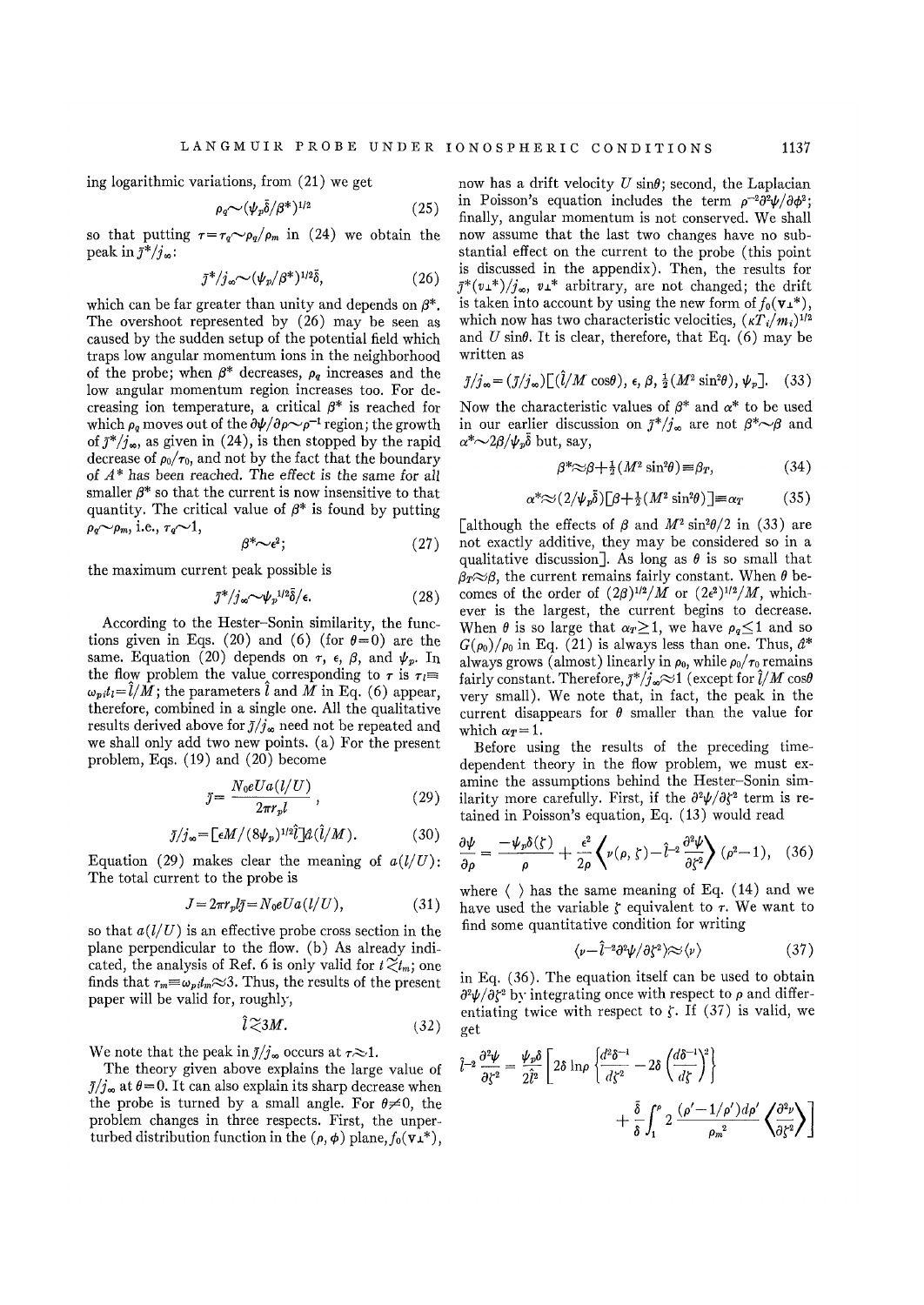so that

$$
\left\langle \nu - \hat{l}^{-2} \frac{\partial^2 \psi}{\partial \zeta^2} \right\rangle \approx \bar{\nu} - \frac{\psi_p \bar{\delta}}{2 \hat{l}^2} \left[ \bar{\delta} (2 \ln \rho - 1) \right] \times \left\langle \frac{d^2 \delta^{-1}}{d \zeta^2} - 2 \bar{\delta} \left( \frac{d \delta^{-1}}{d \zeta} \right)^2 \right\rangle + \frac{\rho^2}{2 \rho_m^2} \left\langle \frac{\partial^2 \nu}{\partial \zeta^2} \right\rangle \right]
$$

Both (2 $\ln \rho - 1$ ) and  $\rho^2$  have maxima at the largest value of  $\rho$  considered; thus, we have

$$
\left\langle \nu - \hat{l}^{-2} \frac{\partial^2 \psi}{\partial \zeta^2} \right\rangle_{\rho \approx \rho_m} \approx \overline{\nu} - \frac{\psi_p \delta}{2 \hat{l}^2} \times \left\langle 2 \frac{d^2 \delta^{-1}}{d \zeta^2} - 4 \bar{\delta} \left( \frac{d \delta^{-1}}{d \zeta} \right)^2 + \frac{1}{2} \frac{\partial^2 \nu}{d \zeta^2} \right\rangle.
$$

We estimate  $d\delta^{-1}/d\zeta \approx \Delta \delta^{-1}/\Delta\zeta < \delta^{-1}(\zeta = \infty) -\delta^{-1}(\zeta = 0)$ ,  $d^2\delta^{-1}/d\xi^2\approx 2\Delta\delta^{-1}$ ,  $\partial^2\nu/\partial \xi^2\approx 2\Delta\nu$ ; for the typical values of  $\epsilon$  and  $\psi_p$  to be considered later,  $\delta^{-1}(\xi=\infty)$  —  $\delta^{-1}(\zeta=0) \approx 0.15$  and  $\Delta \nu < 0.20$ .<sup>6</sup> Thus, we obtain

$$
\left\langle \nu - \hat{l}^{-2} \frac{\partial^2 \psi}{\partial \zeta^2} \right\rangle_{\rho \approx \rho_m} \approx \bar{\nu} - \frac{4 \psi_p \bar{\delta}}{\hat{l}^2} 0.1. \tag{38}
$$

Since  $4\bar{\delta}$  is never far from unity and the absolute error in writing  $\langle \nu \rangle = \overline{\nu}$  is typically 0.1<sup>6</sup> we find that the condition for the neglect of  $\partial^2 \psi / \partial \zeta^2$  in Poisson's equation is roughly

$$
\hat{l} > \psi_p^{1/2}.\tag{39}
$$

Second, if the z equation of motion of an ion is twice integrated up to  $z=l$ , with initial conditions  $z=0$  and  $dz/dt=U$ , we get an equation for the time  $t<sub>l</sub>$  that the ion takes to travel the probe

$$
1 = (Ut_l/l) [1 + (Ut_l/l)(\bar{V}_f/2M^2)], \qquad (40)
$$

where  $\bar{\psi}_f$  is given by

$$
t_{l}^{2}\bar{\psi}_{s}=2\int_{0}^{t_{l}}\left(t_{l}-t\right)dt\frac{\partial\psi}{\partial\zeta}
$$
\n(41)

and this integral is along the trajectory of the ion. If  $\partial \psi / \partial \zeta$  is small enough, the bracket in Eq. (40) becomes unity and we get the uniform motion assumption,  $t_i = l/U$ , on which the Hester-Sonin similarity is based. This can only be true if  $\bar{\psi}_s/2M^2$  is very small. Integrating Eq. (36) with respect to  $\rho$  and differentiating with respect to  $\zeta$  we get

$$
\frac{\partial \psi}{\partial \zeta} = \psi_p \ln \rho \, \delta^2 \frac{d\delta^{-1}}{d\zeta} + \epsilon^2 \int_1^{\rho} \frac{\rho'^2 - 1}{2\rho'} d\rho' \left\langle \frac{\partial \nu}{\partial \zeta} \right\rangle \tag{42}
$$

so that, at most,

$$
\bar{\psi}_\mathbf{f}/2M^2\!\!\approx\!0.4(\bar{\delta}\psi_p/4M^2),\qquad(43)
$$

where we considered the worst possible case (initial  $\rho$ equal to  $\rho_m$ ) and estimated  $d\delta^{-1}/d\zeta \approx 0.15$ ,  $\partial \nu/\partial \zeta \approx 0.20$ . From Eq. (43) we conclude that if

$$
\psi_p < M^2,\tag{44}
$$

we have  $t_l = l/U$  with an error of less than  $3\%$ .

Third, we note that 1) to actually obtain the current to the probe we must add the expression  $N_0eU\pi r_p^2$ [the front end of the probe was excluded from  $a(l/U)$ ] to Eq. (31), and 2) Sanmartin's analysis concerned a probe whose potential was switched from zero to *V<sup>p</sup>* at  $t = 0$  (instead of a probe suddenly immersed in a plasma). The obvious corrections resulting from points 1) and 2) are only important if  $\tau \ll 1$ , but will be incorporated into the results in the next section.

## **III. THE ION CURRENT**

The derivation of an expression for *d\** (and thus for  $J^*/j_{\infty}$  also) is detailed in the appendix of Ref. 6. The corrections indicated in the last paragraph above are equivalent to setting  $d_2^* = 0$  in that appendix. Neglecting some small terms (that amount to less than  $2\%$  for  $\epsilon$ ,  $\alpha^*$ , and  $\psi_p^{-1}$  less than 0.1) we get (writing  $\tau = \tau_l \equiv \hat{l}/M$ <sup>9</sup>

$$
\bar{J}^{*}/j_{\infty} = \left[\epsilon M/(8\psi_{p})^{1/2}\right] \pi \sigma^{2} \qquad \alpha^{*} < h, \qquad (45)
$$

$$
= \frac{\epsilon M}{(8\psi_{p})^{1/2}} \pi \sigma^{2} \left\{\frac{2}{\pi} \left[\sin^{-1}\left(\frac{h}{\alpha^{*}}\right)^{1/2} + \frac{(\alpha^{*}/h - 1)^{1/2}}{\alpha^{*}/h}\right] + \frac{h}{\alpha^{*}} 2 \frac{1 - \sigma^{-2}}{\ln \sigma^{2}} \left[1 - \frac{2}{\pi} \sin^{-1}\left(\frac{h}{\alpha^{*}}\right)^{1/2} - \frac{2}{\pi} \left(\frac{\alpha^{*}}{h} - 1\right)^{1/2}\right]\right\}
$$

$$
\alpha^{*} > h, \quad (46)
$$

where  $\sigma$  is given by

$$
\sigma \,\text{erf}(\ln \sigma)^{1/2} = (2\psi_p \bar{\delta})^{1/2} \hat{l} / (\pi + 0.6 \hat{l}^2 / M^2)^{1/2} M \epsilon \quad (47)
$$

and

$$
h = \ln \sigma^2/(\sigma^2 - 1). \tag{48}
$$

The actual nondimensional ion current  $\bar{j}/j_{\infty}$  may be obtained from

$$
\bar{\jmath}/j_{\infty} = \int d\mathbf{v} \, \mathbf{r}^* f_0(\mathbf{v} \, \mathbf{r}^*) \, (\, \bar{\jmath}^* / j_{\infty}). \tag{49}
$$

The unperturbed ion distribution function in the plane  $z=0$  is Maxwellian with a drift U sin $\theta$  so that from Eq. (49) we get

$$
\frac{\bar{j}}{j_{\infty}} = \int_0^{2\pi} d\gamma \int_0^{\infty} v \perp^* dv \perp^* \frac{m_i}{2\pi \kappa T_i}
$$
  
 
$$
\times \exp \left\{ \frac{-m_i}{2\kappa T_i} \left[ (v \perp^*)^2 + U^2 \sin^2 \theta \right. \right.\left. - 2v \perp^* U \sin \theta \cos \gamma \right] \right\} \bar{j}^*/j_{\infty}
$$
  

$$
= \int_0^{\infty} \frac{dv}{\eta} \exp \left( -\frac{v}{\eta} \right) \exp \left( -\frac{\mu^2}{\eta} \right) I_0 \left( 2\frac{\mu}{\eta} v^{1/2} \right) \frac{\bar{j}^*}{j_{\infty}}, \quad (50)
$$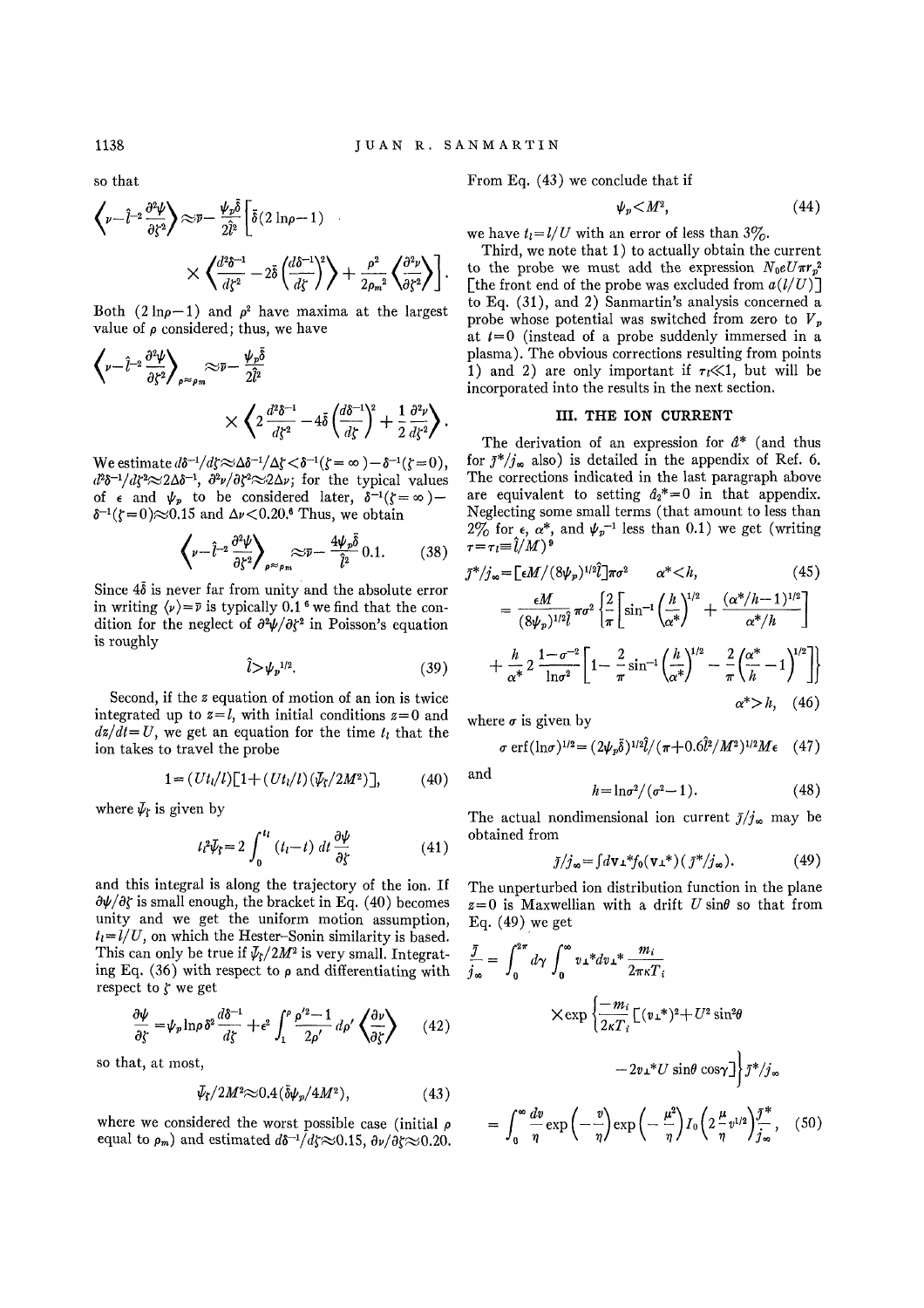where  $I_0$  is a modified Bessel function and

$$
\eta = 2\beta(\sigma^2 - 1)/\psi_p \bar{\delta} \ln \sigma^2, \qquad \mu^2 = M^2 \sin^2\theta(\sigma^2 - 1)/\psi_p \bar{\delta} \ln \sigma^2.
$$
\n(51)

Using Eqs.  $(45)$  and  $(46)$  we can write  $(50)$  as

$$
\bar{\jmath}/j_{\infty} = \left[ \pi \epsilon \sigma^2 M / (8\psi_p)^{1/2} \bar{\jmath} \right] X(\mu, \eta, s), \tag{52}
$$

where

$$
X \equiv X_0(\mu, \eta) + sX_1(\mu, \eta), \qquad s = 2(1 - \sigma^{-2})/\ln \sigma^2, \quad (53)
$$
  
and

$$
X_0(\mu, \eta) \equiv X_0^{\mu\eta} = \eta^{-1} \exp\left(-\frac{\mu^2}{\eta}\right) \int_0^1 dv
$$
  

$$
\times \exp\left(-\frac{v}{\eta}\right) I_0 \left(\frac{2\mu v^{1/2}}{\eta}\right) + \eta^{-1} \exp\left(-\frac{\mu^2}{\eta}\right) \int_1^\infty dv
$$
  

$$
\times \exp\left(-\frac{v}{\eta}\right) I_0 \left(2\mu \frac{v^{1/2}}{\eta}\right) \frac{2}{\pi} \left[\sin^{-1}v^{-1/2} + \frac{(v-1)^{1/2}}{v}\right],
$$
  
(54)

$$
X_1(\mu, \eta) \equiv X_1^{\mu\eta} = \eta^{-1} \exp\left(-\frac{\mu^2}{\eta}\right) \int_1^{\infty} dv \exp\left(-\frac{v}{\eta}\right)
$$

$$
\times I_0 \left(\frac{2\mu v^{1/2}}{\eta}\right) v^{-1} \left[1 - \frac{2}{\pi} \sin^{-1} v^{-1/2} - \frac{2}{\pi} (v-1)^{1/2}\right]. \quad (55)
$$

It has not been possible to carry out the integrations in (54) and (55) analytically. A number of limiting expressions may easily be derived, however. For  $\eta \rightarrow 0$ (cold ion limit) we get

$$
X_0^{\mu 0} + sX_1^{\mu 0} = 1, \qquad \mu \le 1
$$
  
=  $\frac{2}{\pi} \left[ \sin^{-1} \mu^{-1} + \frac{(\mu^2 - 1)^{1/2}}{\mu^2} \right]$   
+  $\frac{s}{\mu^2} \left[ 1 - \frac{2}{\pi} \sin^{-1} \mu^{-1} - \frac{2}{\pi} (\mu^2 - 1)^{1/2} \right] \qquad \mu \ge 1.$  (56)

For  $\mu\rightarrow 0$ ,

$$
X_0^{0\eta} + sX_1^{0\eta} = \text{erf}\eta^{-1/2} + 2(\pi\eta)^{-1/2}
$$
  
 
$$
\times \exp(-\eta^{-1}) - 2\eta^{-1} \text{erfc}\eta^{-1/2}
$$

$$
+s[\eta^{-1}E_1(2\eta^{-1})-2(\pi\eta)^{-1/2}\exp(-\eta^{-1})\text{erfc}\eta^{-1/2}].
$$
 (57)

For  $\eta$  fixed and  $\mu \rightarrow \infty$ ,

$$
X_0^{\mu\eta} + sX_1^{\mu\eta} \approx X_0^{\mu 0} + sX_1^{\mu 0} \approx (4/\pi\mu) - s(2/\pi\mu); \quad (58)
$$

all curves approach the cold ion limit. Finally, for  $\mu^2/\eta$ fixed and  $\eta \rightarrow \infty$ 

$$
X_0^{\mu\eta} + sX_1^{\mu\eta} \approx [4/(\pi\eta)^{1/2}]
$$
  
 
$$
\times \exp(-\mu^2/2\eta) I_0(\mu^2/2\eta) (1 - \frac{1}{2}s); \quad (59)
$$



Fro. 3. Normalized current peak  $X = (2^{3/2}\psi_p^{1/2}\ell/\pi e\sigma^2 M) \bar{j}/j\omega$ <br>versus normalized ion temperature  $\eta = 2\beta(\sigma^2 - 1)/\psi_p\delta \ln \sigma^2$ , angle<br>variable  $\mu = [(\sigma^2 - 1)/\psi_p\delta \ln \sigma^2]^{1/2} M \sin \theta$ , and parameter  $s(\sigma) = 2(1-\sigma^{-2})/\ln \sigma^2$ 

as  $\mu^2/2\eta \rightarrow 0$  this equation approaches  $4(\pi\eta)^{-1/2}(1-\frac{1}{2}s)$ , which is the limit of Eq. (57) as  $\eta \rightarrow \infty$ . Equation (59) can be also rewritten as

 $X_0^{\mu\eta} + sX_1^{\mu\eta} \approx (4/\pi\mu) (\mu^2/2\eta)^{1/2}$ 

$$
\times \exp(-\mu^2/2\eta) I_0(\mu^2/2\eta) (2\pi)^{1/2} (1-\tfrac{1}{2}s); \quad (60)
$$

as  $\mu^2/2\eta \rightarrow \infty$ , Eq. (60) approaches  $4(1-\frac{1}{2}s)/\pi\mu$ , which is the limit of Eq. (56) as  $\mu \rightarrow \infty$ .

 $X = X_0 + sX_1$  is given graphically in Fig. 3 as a function of  $\mu$  for several values of  $\eta$ . For each  $\eta$ , curves for two values of *s* have been represented  $(s=0, s=\frac{1}{3})$ ; interpolation and extrapolation for different *s* are immediate because *X* is linear in *s.* We note that *X* is practically always very close to  $X_0$ . The function  $X(\mu)$ is a direct representation of the peak structure, since  $X\sim\bar{\jmath}/j_{\infty}$  and  $\mu\sim\theta(\sin\theta\sim\theta$  for the angles of interest).<sup>10</sup>

In the computation of *X* an overshoot was observed for the largest values of  $\eta$  in Fig. 3: in approaching the cold ions  $(\eta = 0)$  curve, each (large)  $\eta = \text{const}$  curve overshot it and then approached it from above. This effect was so small that it did not show up clearly in the figure, and all curves were interrupted when first meeting the  $\eta = 0$  curve. The existence of the overshoot may be seen explicitly in Eq. (60), valid for large  $\eta$ , since the function

$$
(2\pi y)^{1/2}\exp(-y)I_0(y),
$$

which is zero at  $y=0$  and unity at  $y=\infty$ , has a maximum 1.17, at  $y \approx 0.80$ . Actually, this would indicate that the overshoot should be substantial; thus, one may conclude that for the moderately large values of  $\eta$ considered here, finite  $\eta$  effects partially mask the overshoot.

The fact that the  $\eta = 0$  curve is not an upper bound of the family  $\eta$  = const implies that the seemingly obvious condition  $\partial X/\partial \eta < 0$  is violated for some values of  $\eta$  and  $\mu$ . That this is possible may easily be understood by noticing that if  $v_1$ <sup>\*</sup> is the vectorial composi-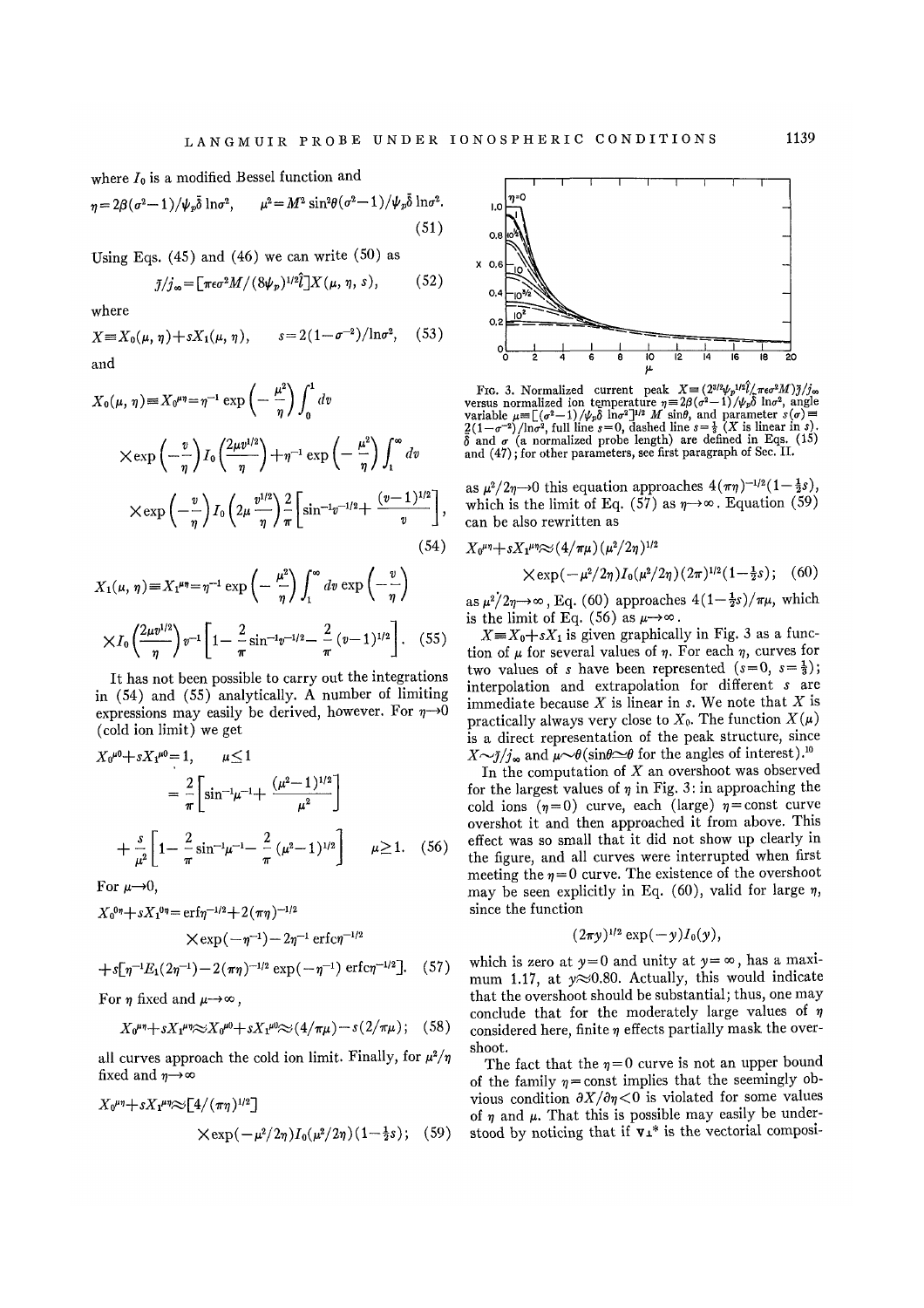

FIG. 4. Auxiliary functions  $X_0^{0\eta}$  and  $X_1^{0\eta}$  [see Eq. (57)] versus<br>normalized ion temperature  $\eta = 2\beta(\sigma^2 - 1)/\psi_p \bar{\delta} \ln \sigma^2$ . The maximum<br>of the normalized current (occurring at  $\theta = 0$ ) is  $X = (2^{3/2}\psi_p^{1/2})/\pi\epsilon$ (47); for other parameters, see first paragraph of Sec. II.

tion of an equiprobably oriented (thermal) velocity and a directed velocity (the drift) forming an angle *y*  with each other, an increment of either component may decrease the value of *vx\** for a certain range of values of  $\gamma$ ; under some conditions the increase in current in this range may dominate the decrease that appears at all other values of  $\gamma$ .

From Eqs. (56) and (57), closed formulas may be derived for the main features of the current peak, that is, its maximum and its angular half-width  $\hat{\theta}_{1/2}$  (the width of the peak at half-value of its maximum). For the maximum we have

$$
\bar{\jmath}/j_{\infty} \mid_{\max} = (\bar{\jmath}/j_{\infty})(\theta = 0)
$$
  
= 
$$
\left[ \pi \epsilon \sigma^2 M / (8\psi_p)^{1/2} \tilde{\jmath} \right] \left[ X_0^{0\eta} + s X_1^{0\eta} \right]; \quad (61)
$$

the functions  $X_0^{0\eta}$  and  $X_1^{0\eta}$ , given in Eq. (57), are graphically represented in Fig. 4 for convenience. For the half-width we have the condition

$$
X_0^{\mu\eta} + sX_1^{\mu\eta} = 0.5[X_0^{\theta\eta} + sX_1^{\theta\eta}], \tag{62}
$$

where, from Eq. (52),

$$
\mu = \hat{\mu}_{1/2} \equiv M \hat{\theta}_{1/2} (\sigma^2 - 1)^{1/2} / 2 (\psi_p \bar{\delta} \ln \sigma^2)^{1/2}.
$$
 (63)

We now note that all curves in Fig. 3 meet the cold-ion limiting curve at values of  $\mu$  clearly smaller than  $\hat{\mu}_{1/2}$ . Thus, we can rewrite Eq. (62) as

$$
X_0^{\mu 0} + sX_1^{\mu 0} = 0.5[X_0^{\mu 0} + sX_1^{\mu 0}];\tag{64}
$$

this equation only involves the functions given in Eqs. (56) and (57). A useful, explicit approximation for  $\hat{\theta}_{1/2}$ may be obtained by neglecting the dependence on s and writing

$$
X_0^{\mu 0} \!\!\approx\!\! 4/\pi \!\left[\mu^2\!+\!(4/\pi)^2\!-\!1\right]^{-1/2}
$$

which has an error of less than  $3\%$ ; we then have

$$
\hat{\theta}_{1/2} \approx 2[\psi_p \bar{\delta} \ln \sigma^2 / M^2 (\sigma^2 - 1)]^{1/2}
$$
  
 
$$
\times [ (8/\pi X_0^{0\eta})^2 + 1 - (4/\pi)^2 ]^{1/2}.
$$
 (65)

Equation (64) has been solved exactly for  $s = 0$  and  $s=\frac{1}{3}$ ;  $\hat{\mu}_{1/2}(\eta)$  is given graphically in Fig. 5.

Figure 6 presents  $\bar{j}/j_{\infty}$   $|_{\text{max}}$  versus  $\hat{l}/M$  for a fixed  $\psi_p$ and several values of  $\epsilon$ , from both Eq. (61) and the experimental data discussed in Ref. 5. Theoretical curves are presented for both  $\beta = 10^{-2}$  (solid line) and  $\beta$ =10<sup>-3</sup> (dashed line). In Ref. 5 it was estimated that in the experiments  $\beta$  was of order  $10^{-2}$  or less, and it was assumed that a cold-ion theory would, therefore, apply. Our analysis shows that the condition for a cold-ion theory is not  $\beta \ll 1$  but  $\eta \ll 1$  (or more weakly,  $\eta$ <0.5, say); this shows up clearly in Fig. 6 for the largest values of  $\epsilon^{-1}$  and  $\hat{l}/M$ . The agreement with the experiments is excellent for  $\epsilon = 0.009$  and 0.041 if  $\beta \approx$  $10^{-2}$ ; for  $\epsilon = 0.08$ , the error is no more than  $20\%$  (except for a datum obviously in error), still within the error of the measurements. If *f* were  $2 \times 10^{-2}$ , say, the over-all agreement would improve greatly.

Hester and Sonin's experiments exhibited a linear dependence of the current on the potential; this is also in agreement with our theory since  $j_{\infty} \sim \psi_p^{1/2}$  and  $\bar{j}/j_{\infty} \sim$  $\psi_p^{1/2}$ . On the other hand, Bettinger and Chen's theory predicted  $\bar{j} \sim \psi_p^{3/2}$ .

Figure 7 presents a nondimensional half-width vs  $\hat{l}/M$  for the same conditions of Fig. 6, from both theory (full line,  $\beta = 10^{-2}$ , dashed line,  $\beta = 10^{-3}$ ) and experiments. The half-width  $\theta_{1/2}$  is not  $\hat{\theta}_{1/2}$ ; it is defined in the same way as  $\hat{\theta}_{1/2}$ , except that now the peak is defined as the current in excess of that predicted for an infinite probe.  $\left[\theta_{1/2}\right]_{BC}$  is the prediction from the theory of Bettinger and Chen for cold ions. The use of  $\theta_{1/2}$  allows direct comparison with the experiments of Ref. 5. The agreement is, in general, good for  $\beta \approx 10^{-2}$ .

The experiments showed no dependence of  $\hat{\theta}_{1/2}$  (or of  $\theta_{1/2}$ ) on  $\psi_p$ ; this is also in complete agreement with our theory, as is easily verified in Eq. (65) (on the other hand, the theory of Ref. 3 predicted  $\theta_{1/2} \sim \psi_p^{-1/4}$ ). We also note that for cold ions, our theory predicts that



FIG. 5. Normalized angular half-width of current peak,  $\hat{\mu}_{1/2} \equiv \left[ (q^2 - 1) / \psi_p \delta \right] \ln \sigma^2 \left]^{1/2} M \hat{\theta}_{1/2}$  vs normalized ion temperature  $\eta = 2\beta (q^2 - 1) / \psi_p \hat{\theta}$  and parameter  $s$  ( $\sigma$ ) =  $2(1 - \sigma^{-2}) / \ln \sigma^2$ .  $\delta$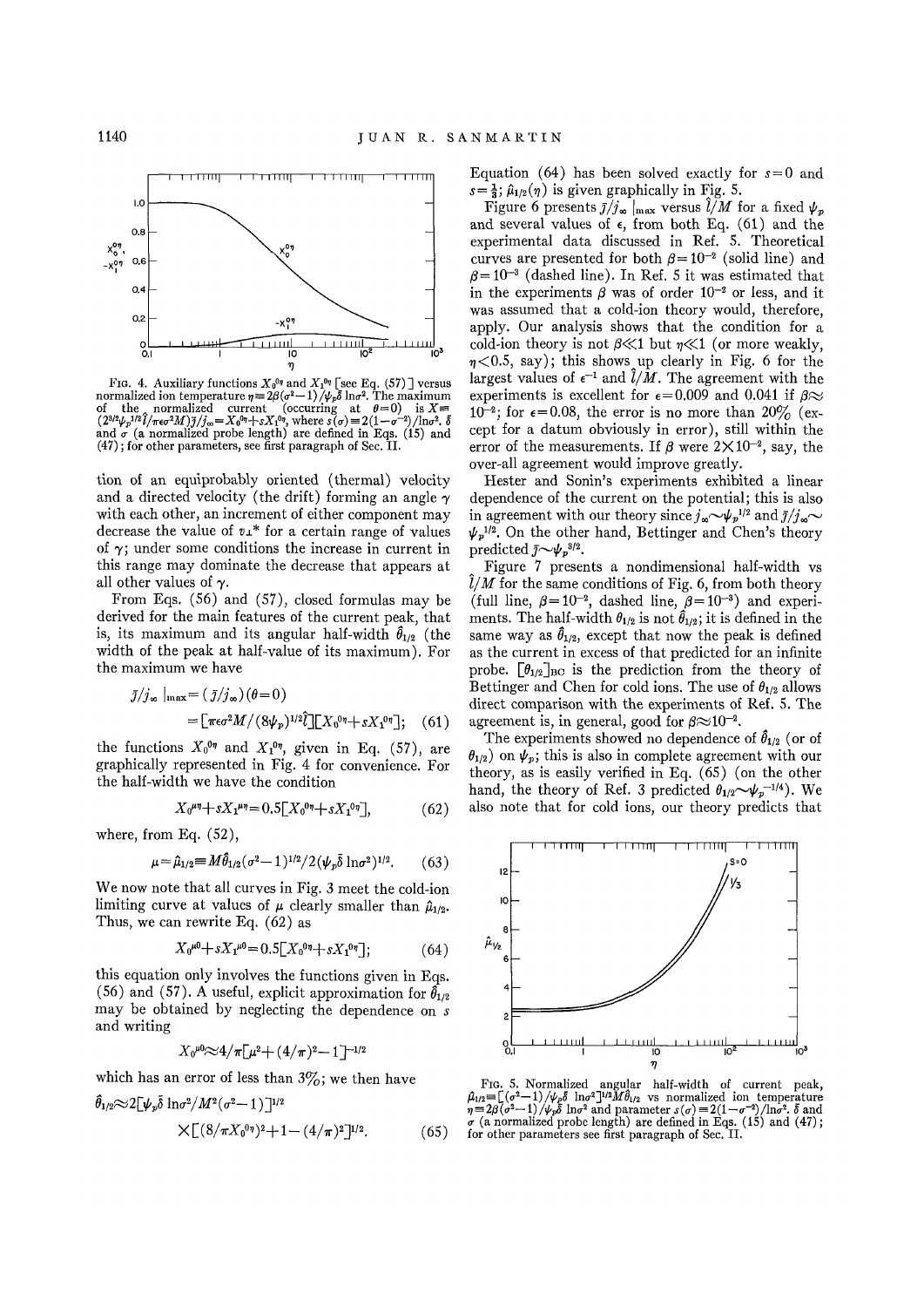$\theta_{1/2}$  is linear in  $\epsilon$ ; this would explain the claim in Ref. 5 that the experimental data for  $\theta_{1/2}/[\theta_{1/2}]_{\text{BG}}$  correlate in a single universal curve. However, we point out that for many of the experimental points of Fig. 7, as in Fig. 6, the ions cannot be considered as cold  $(\eta > 0.5)$ . (Even for cold ions, all curves do not exactly meet except for small  $\ell/M$ , because of logarithmic effects.)

# **IV. CONCLUSIONS**

The present paper deals with a significant end effect in the current response of a cylindrical Langmuir probe in a collisionless plasma flow. Infinitely-longprobe theory predicts that when the angle  $\theta$  between probe axis and flow direction decreases, the current experiences a smooth decrease; for a finite probe, however, the current may exhibit a strikingly different behavior, in the form of a strong peak at small  $\theta$ . The peak, which may be substantial even for very long probes, appears when the potential is highly negative and both the ion-acoustic Mach number  $\overline{M}$  and the ratio of Debye length to probe radius *e~* are large.

The only analyses of this end effect available until now were a rough theory for the regime *1>3M (l* being the ratio of probe length to Debye length)<sup>3</sup> and some numerical computations for  $\hat{l} < 3M$  and  $\theta = 0.5$  Here, the regime  $\hat{l} \lesssim 3M$  is rigorously studied for  $\theta$  arbitrary within the peak region. The unperturbed ion distribution function is supposed to be Maxwellian. It is found that if  $\tilde{J}$  is the current density at the probe surface, averaged over that surface, and  $j_{\infty} {\equiv} \bar{\jmath}(\hat{l}{\rightarrow}\infty$  ) [given in Eq. (7)], then  $\bar{j}/j_{\infty}$  may be written as

$$
\bar{j}/j_{\infty} = \bar{j}/j_{\infty}(\hat{l}/M, \epsilon, \beta, \psi_p, M\theta), \qquad (66)
$$

where  $\beta$  is the temperature ratio and  $\psi_p = -eV_p/\kappa T_e$ 



FIG. 6. Comparison of maximum nondimensional current density,  $\bar{j}/j_{\infty}(\bar{\theta}=0)$ , versus nondimensional probe radius  $\epsilon$  and length  $\hat{i}/M$ , for  $\psi_p = 15$ , from both experiments (Ref. 5) and present theory (full lines  $\beta = 10^{-2}$ , dashed lines  $\beta = 10^{-3}$ ). All parameters are defined in first paragraph of Sec. II.



FIG. 7. Comparison of angular half-width (as defined in Ref. S) from both experiments (Ref. 5) and present theory; same conditions of Fig. 6.

 $(V_p)$  being the probe potential and  $T_e$  the electron temperature). Specifically, it is found that

$$
[(8\psi_p)^{1/2}\hat{l}/\pi\epsilon M\sigma^2]\bar{\jmath}/j_\infty = X(\mu, \eta, s), \qquad (52')
$$

where  $\delta$ ,  $\sigma$ ,  $\mu$ ,  $\eta$ , and *s* are defined in Eqs. (15), (47), (51), and (53). The function  $Y(\epsilon, \psi_p)$  in Eq. (15) is given in Fig. 1. In Eq. (51),  $\sin\theta \approx \theta$ , since only narrow peaks are of interest.

An integral representation of the function *X* is given in Eqs.  $(53)$ – $(55)$ . Since X is linear in s, a single graph of the family of curves  $X(\mu)$  with  $\eta$  as a parameter, for two values of *s,* covers all conditions; this graph is given in Fig. 3. This figure represents the peak structure  $\bar{j}/j_{\infty}(\theta)$ , except for scaling factors, since  $X\sim\bar{J}/j_{\infty}$  and  $\mu\sim\theta$ . Explicit formulas for the main features of the peak (its maximum and its half-width) are presented in Eqs.  $(61)$ ,  $(64)$ , and  $(56)-(57)$ ; these quantities can also be obtained graphically from Figs. 4 and 5. All predictions of the theory agree well with the experimental data (see Figs. 6 and 7).

The end effect may be advantageously used for diagnostic purposes. The first point to note is that the electron temperature has no effect on the peak: the dependence of  $\bar{\jmath}/j_{\infty}$  on  $T_e$  cancels out except by way of  $\delta$ ; such dependence is very weak since the logarithmic variation in the term  $ln \epsilon^{-1}$  is substantially balanced by *Y*. Since  $j_{\infty}$  does not depend on  $T_e$  either, other aspects of probe response (usually the slope of the logarithm of the current for weakly negative potentials) must be used to determine  $T_e$ , if desired. The possibility of determining  $T_i$  without knowing  $T_e$  is itself an advantage.

Apart from parameters not related to the plasma *(U, I, rp)* and a weak (logarithmic) functional dependency through  $\bar{\delta}$  and ln $\sigma$ , the maximum and half-width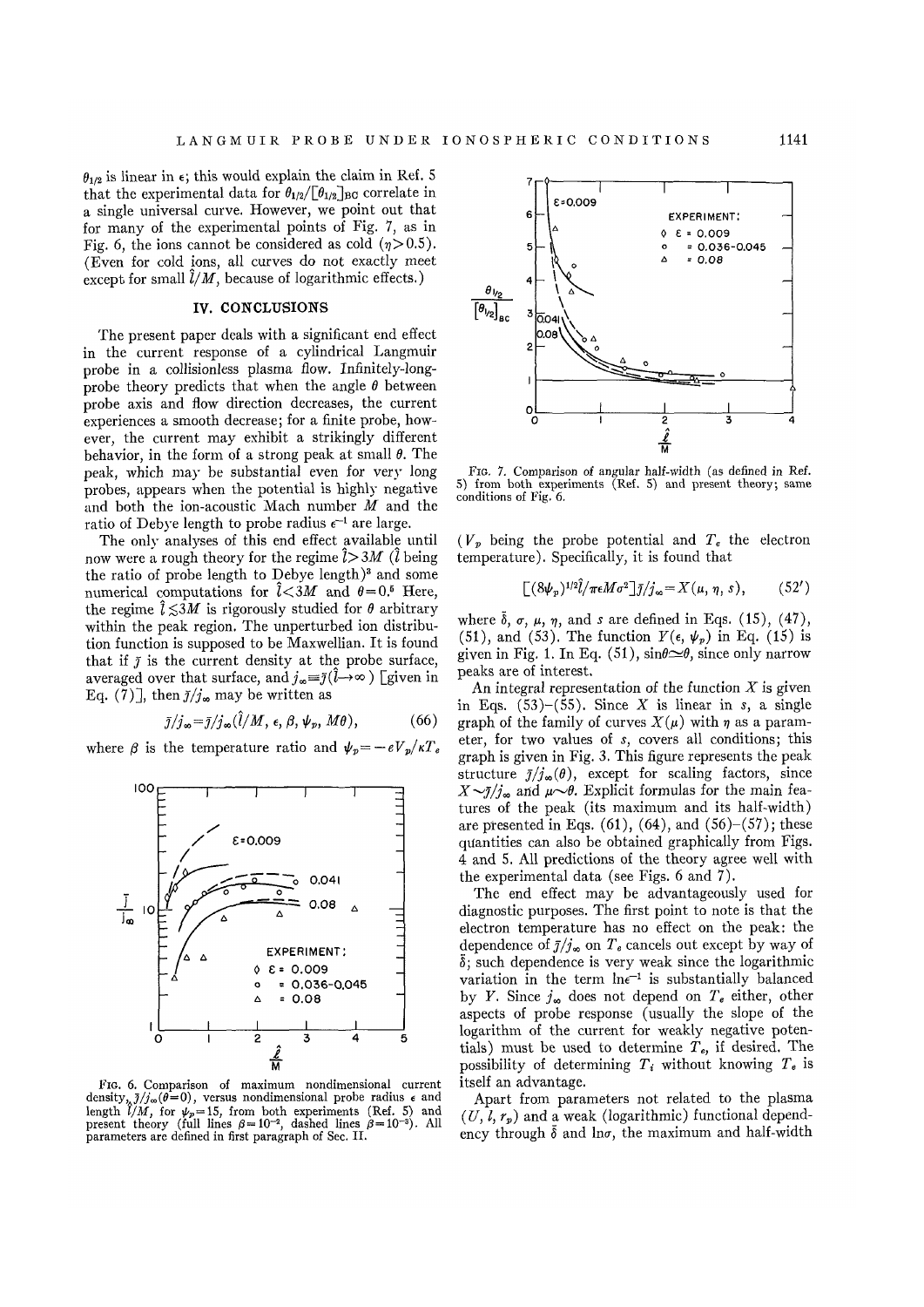of the current peak can be written as

$$
T_{\text{max}} \sim -V_p F_1(N_0 Z_i/m_i, \kappa T_i/m_i), \qquad (67)
$$

$$
\hat{\theta}_{1/2} \sim F_2(N_0 Z_i/m_i, \kappa T_i/m_i), \qquad (68)
$$

where  $F_1$  and  $F_2$  are known functions,  $N_0$  is the plasma density and  $Z_i$ ,  $m_i$ ,  $T_i$  are the ion charge number, mass, and temperature. Since

$$
J(\theta = \pi/2) \sim N_0(1 - 2Z_i eV_p/m_i U^2)^{1/2}, \qquad (69)
$$

$$
J(\theta = \pi/2)/J(\theta = 0, l \to \infty) = (1 - m_i U^2 / 2Z_i eV_p)^{1/2},
$$
\n(70)

it is possible to determine  $N_0$ ,  $V_p$ ,  $m_i/Z_i$ , and  $T_i/Z_i$ . The value  $J(\theta=0, l\rightarrow\infty)$  must be extrapolated from experimental data at moderately small *0;* if such extrapolation is not accurate enough, an equation  $[Eq. (70)$ ] is lost and some additional datum is required to find all four  $N_0$ ,  $V_p$ ,  $m_i/Z_i$ ,  $T_i/Z_i$ . On the other hand, for cold enough ions, say  $\eta < 0.5$ , we have  $X \sim X(\eta=0)$  and one of the unknowns is lost  $(T_i \text{ cannot be determined}).$ 

To the above-mentioned conditions on  $\epsilon$ ,  $\psi_p$ ,  $\cdots$ necessary for the presentation of the end effect, some additional conditions, due to the simplifications of the analysis, should be pointed out:

# $1\ll \hat{i} \approx 3M$ .  $2\beta/\bar{\delta} \ll \nu_n \ll M^2, \qquad \nu_n \ll \hat{l}^2.$

### **ACKNOWLEDGMENTS**

The author is very grateful to Professor A. A. Sonin for valuable discussions and suggestions.

This research was supported by the Advanced Research Projects Agency of the Department of Defense and was monitored by the Office of Naval Research under Contract No. N00014-0204-004p, ARPA Order No. 32.

## **APPENDIX**

When the probe is not exactly aligned with the flow, the ion density is not centrally symmetric because of the drift  $U \sin\theta$ . In Sec. II it was assumed that this asymmetry had no visible effect on the ion current to the probe. The asymmetry shows up twice in the equation for the radial motion of an ion

$$
\epsilon^2 \frac{d^2 \rho}{d\tau^2} = \frac{\partial \psi}{\partial \rho} + \frac{\epsilon^2}{\rho^3} \left[ \lambda_0 + \epsilon^{-2} \int_0^\tau \frac{\partial \psi}{\partial \phi} d\tau' \right]^2 \tag{A1}
$$

where  $\lambda_0$  is the nondimensional angular momentum at time  $\tau \equiv \omega_{pi} t = 0$  (when the ion crosses the  $z = 0$  plane) and the second term in the bracket represents the change in angular momentum due to the azimuthal field. When  $\theta=0$ , we have  $\partial \psi / \partial \phi = 0$  and it is possible to determine the region *A\** and to find the function  $d^*(\tau)$  in Eq. (20) by using Eq. (16) in (A1). If  $\theta \neq 0$ , however, we have  $\partial \psi / \partial \phi \neq 0$ ;  $\partial \psi / \partial \rho$  now depends on  $\phi$ ,

and the second term in the bracket in (Al) does not vanish.

To get an estimate of the importance of the asymmetry, we first note that in the plane  $z=0$  the ion density is uniform. As  *increases the ions readjust* their distribution function. If the probe is sufficiently long, the "infinite" (two-dimensional) limit density is finally reached. For simplicity of discussion assume that the limit charge density can be written as

$$
\nu_{\infty} = \nu_{\infty} + \nu_{\phi \infty} \cos \phi, \tag{A2}
$$

where  $\nu_{\rm$ *c* $<sub>∞</sub> and  $\nu_{\phi\infty}$  are functions of  $\rho$  only. A (very)$ conservative estimate of  $\nu_{\phi\infty}$  for  $\rho < \rho_m$  would be  $\nu_{\phi\infty} = 1$ [note that within the  $\theta$  range of interest, the peak, we have  $\alpha_r < 1$  or  $(M \sin \theta)^2 / 2\psi_p < \delta / 2 \ll 1$ ; for  $\rho > \rho_m$ , we may take  $\nu_{\phi\phi}=0$ . If the probe is sufficiently short, the asymmetry has no time to develop. A conservative estimate of the time required to reach the limit charge density (A2) would be an ion plasma period or  $\ell = 2\pi M$ . The longest probes considered here have  $\hat{l} \approx 3M$ . Thus, we consider  $\overline{l} \approx 3M$  and assume

$$
\nu_{\phi}(z=0) = 0,
$$
  

$$
\nu_{\phi}(z=l) = (3/2\pi)\nu_{\phi\infty}\cos\phi,
$$

and a linear growth from  $\nu_{\phi}(z=0)$  to  $\nu_{\phi}(z=l)$ . It is then possible to determine the  $\phi$ -dependent part of  $\psi$ and its relative importance in Eq. (Al). We find that, under the worst conditions, the  $\phi$  dependence affects no result by more than  $10\%$ . Because of the conservative conditions used, this should justify our neglecting  $\partial \psi / \partial \phi$  in Sec. II.

There is an assumption underlying the preceding discussion and the main body of our analysis that deserves consideration. This assumption is that the ion distribution function at  $z=0$  is the unperturbed distribution function far ahead of the probe. Obviously, the field ahead of the probe tip will somehow affect the ions reaching the plane  $z=0$ . Since  $\epsilon \ll 1$  and the potential field around the tip should be roughly spherically symmetric, we can assume this field to be  $\psi \approx \psi_p / \rho$ , (in order to get a rough estimate of the importance of that effect). Then, the ion motion for  $z < 0$  can be solved exactly; we find, for instance, that

$$
Z_i N_i / N_0(z=0) = 1 + \left[W^2/(1+2W)\right],
$$
  

$$
2W = (1+2\psi/M^2)^{1/2} - 1.
$$

It may be shown that the perturbations in ion density and ion azimuthal velocity are of no importance. The perturbation in ion radial velocity, however, may in some cases be so large as to affect the ion current to the probe. This occurs when the probe is very short  $(\ell \ll 3M)$ and  $\psi_p/M^2$  is close to unity [remember condition (44)].

Finally, since our entire analysis is restricted to the regime  $\hat{l} \leq 3M$ , we would like to comment briefly on